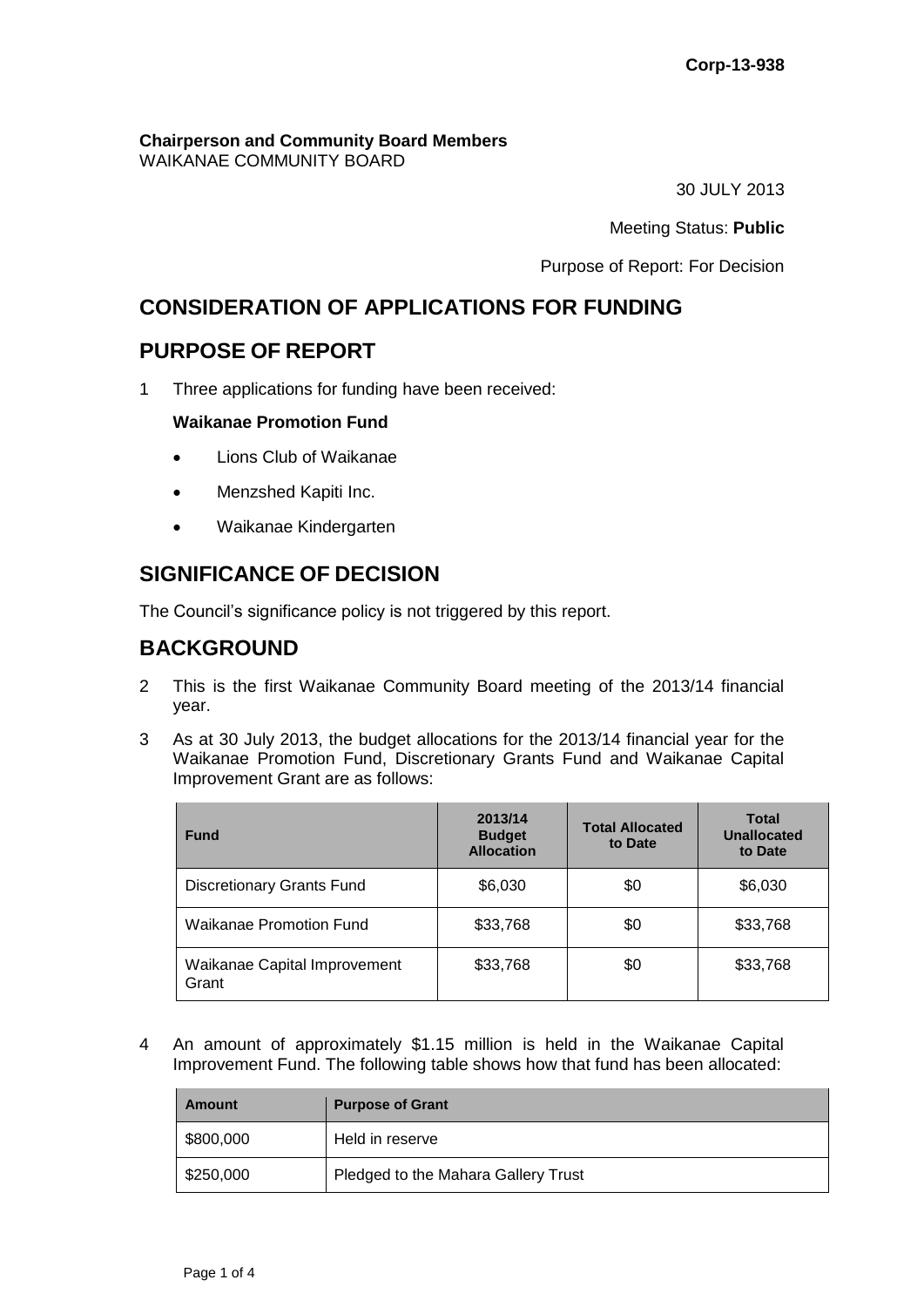| Amount            | <b>Purpose of Grant</b>                                     |  |  |
|-------------------|-------------------------------------------------------------|--|--|
| \$34,000 (approx) | Allocated to the 2012/13 Waikanae Capital Improvement Grant |  |  |
| \$66,000 (approx) | Increase in fund from previous year                         |  |  |
| <b>TOTAL</b>      | \$1,150,000                                                 |  |  |

- 5 At its meeting of 30 October 2012 the Waikanae Community Board resolved that requests for grants from the Discretionary Grants Fund would be considered quarterly, with a maximum of 25% of the annual budget to be allocated at each meeting, with the exception of the last meeting of the financial year which may allocate all remaining funds available.
- 6 The last meeting at which applications to the Discretionary Grants Fund were considered was 18 June 2013.
- 7 Due to the Local Authority Elections scheduled for 12 October 2013, Council meeting dates have not been set beyond that date. Therefore the only meeting date confirmed for consideration of applications to the Discretionary Grants Fund in the 2013/14 financial year, is the meeting of 10 September 2013.

## **CONSIDERATIONS**

## **Issues**

- 8 Grants are allocated in accordance with the specified criteria (attached).
- 9 All applicants have been advised of the criteria and meeting date by letter, phone or email.

### *Applications to the Waikanae Promotion Fund*

#### Lions Club of Waikanae

- 10 Funding of \$3,500 is sought to assist with printing and advertising costs for the Waikanae Lions Super Garden Trail, to be held in January 2014.
- 11 This application can be considered under the following criteria:
	- 3. Attracting visitors to the area; or
	- 4. Promoting Waikanae as a visitor destination.

### Menzshed Kapiti Inc.

- 12 Funding of \$1,000 is sought to assist with the costs of hosting the National Menzshed Conference, in March 2014.
- 13 This application can be considered under the following criteria:
	- 1. Contributing to making Waikanae a Good Place to Live; or
	- 2. Contributing to making Waikanae an Active Community; or
	- 3. Attracting visitors to the area.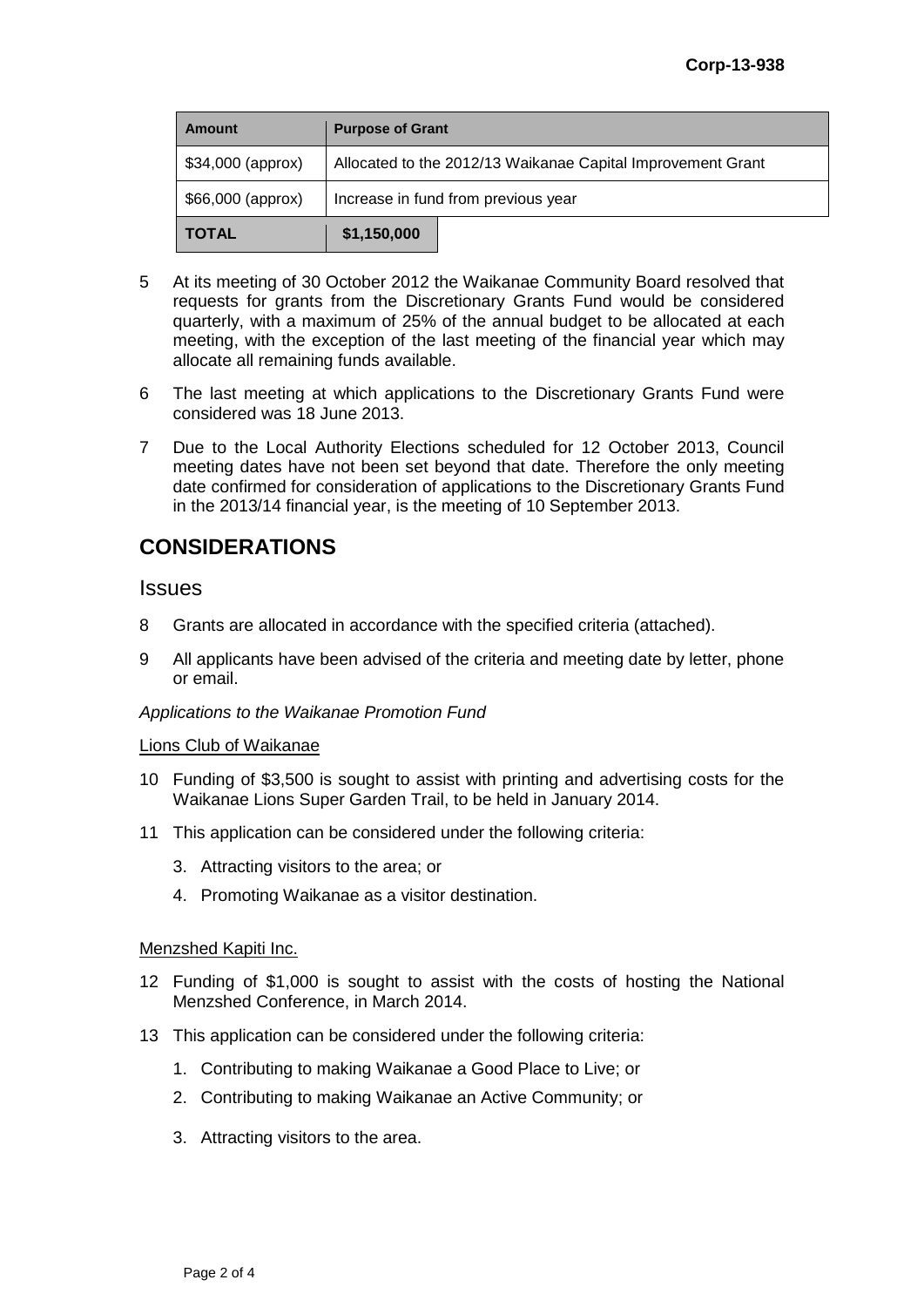#### Waikanae Kindergarten

- 14 Funding of \$1,712.15 is sought to assist with the advertising costs for the Kapiti Amazing Race in October 2013, which is to raise funds for soundproofing the Kindergarten walls and ceilings.
- 15 This application can be considered under the following criteria:
	- 3. Attracting visitors to the area.

## Financial Considerations

- 16 This is the first meeting of the 2013/14 financial year at which grant applications are being considered.
- 17 Should all grants for consideration in this report be approved in full, the budgets for the remainder of the 2013/14 financial year will be as follows:

| <b>Fund</b>                                  | 2012/13 Budget<br><b>Allocation</b> | <b>Total Allocated</b><br>to Date | <b>Potentially</b><br><b>Allocated</b> | <b>Potentially</b><br>Unallocated |
|----------------------------------------------|-------------------------------------|-----------------------------------|----------------------------------------|-----------------------------------|
| <b>Discretionary Grants</b><br>Fund          | \$6,030                             | \$0                               | \$0                                    | \$6,030                           |
| <b>Waikanae Promotion</b><br>Fund            | \$33,768                            | \$0                               | \$6,212.15                             | \$27,555.85                       |
| Waikanae Capital<br><b>Improvement Grant</b> | \$33,768.79                         | \$0                               | \$0                                    | \$33,768.79                       |

#### *Historical Grants*

18 Attached to this report as appendices are tables showing all grants made in the 2012/13 and 2011/12 financial years.

## Delegation

19 The Waikanae Community Board has the delegated authority as at section D.10.13 of the Governance Structure approved by Council on 27 June 2013:

> *Authority to consider and approve the allocation of community-based grant funds as deemed appropriate under agreed criteria of both existing schemes and any granting schemes that may be approved through the Annual Plan process or the LTP process.*

20 Also section D.10.14 of the Governance Structure approved by Council on 27 June 2013, which is specific to the Waikanae Community Board:

> *Authority to consider and make recommendations to Council on the proposed use of the Waikanae Capital Improvement Fund for the purpose of funding capital projects within the Waikanae Community Board boundary. This is for expenditure over and above the approved annual grant allocations from this fund.*

## **RECOMMENDATIONS**

21 That the Waikanae Community Board grants the Lions Club of Waikanae a Waikanae Promotion Fund grant of \$................................................... to assist with